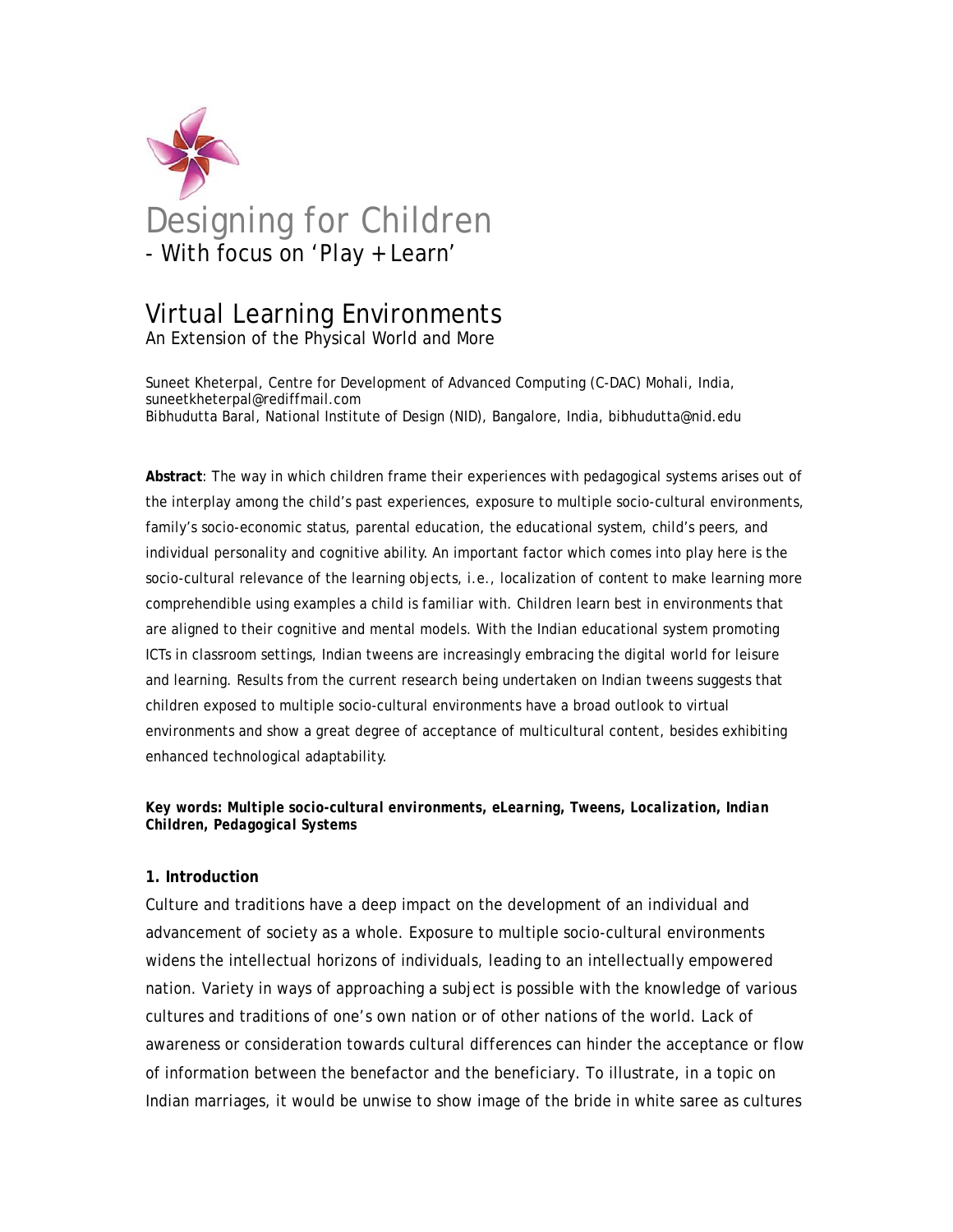of most of the Indian states denounce wearing white for a wedding, even though white saree is worn on auspicious occasions in the east and south of India!

In light of this cultural differentiation in use of color and many more similar differences, a proper investigation is required on the knowledge children bring with themselves from their physical environments to the virtual pedagogical environments. The current exploratory study on how Indian tweens (children in the age-group of eight to twelve years) browse the educational websites, is an attempt in this direction. This investigation would be able to give an account of users' overall experience while negotiating with interface and interaction styles and features of the existing educational websites. One of the key objectives of the study has been to look for justification for incorporating the culture-cognition associations in the design of educational websites for Indian school children. As part of this research a preliminary level investigation has been conducted to know how and in what manner the educational websites are being used by the tweens studying in privately run schools $^{\natural}$ , and living in various urban areas in India.

#### **2. Pedagogical use of Information Technology**

There has been a paradigm shift in the classroom settings of Indian schools, especially those located in the urban areas. Technology is playing an important role in hastening the supply of expert and age-appropriate information that can seamlessly be incorporated into the classroom settings or home learning environments. After numerous deliberations on its pros and cons amongst the policy-makers (MHRD, 2009), educationists, and various other stakeholders of the academic environment, the traditional classroom framework has shifted towards the information and communication technology framework. However, the success of this change will heavily depend on the quality and socio-cultural relevance of the web-based pedagogical systems, besides removal of mental blocks of the trainers in integration of information technology with the traditional classroom teaching ((Kingdon, 2007), (Farrell and Isaacs, 2007), (Demetriadis, et al., 2003), (Wang and Chan, 1995), (Goddard, 2002)).

While discussing about pedagogical usage of technology, it is impertinent to mention that utilization of more number of sensory faculties through the constructivistic and interactive applications increases the mental processing exponentially, thus enhancing the

<sup>&</sup>lt;sup>1</sup> The private education market in India is estimated to be worth \$40 billion in 2008 and will increase to \$68 billion by 2012 (Raghunathan, 2008).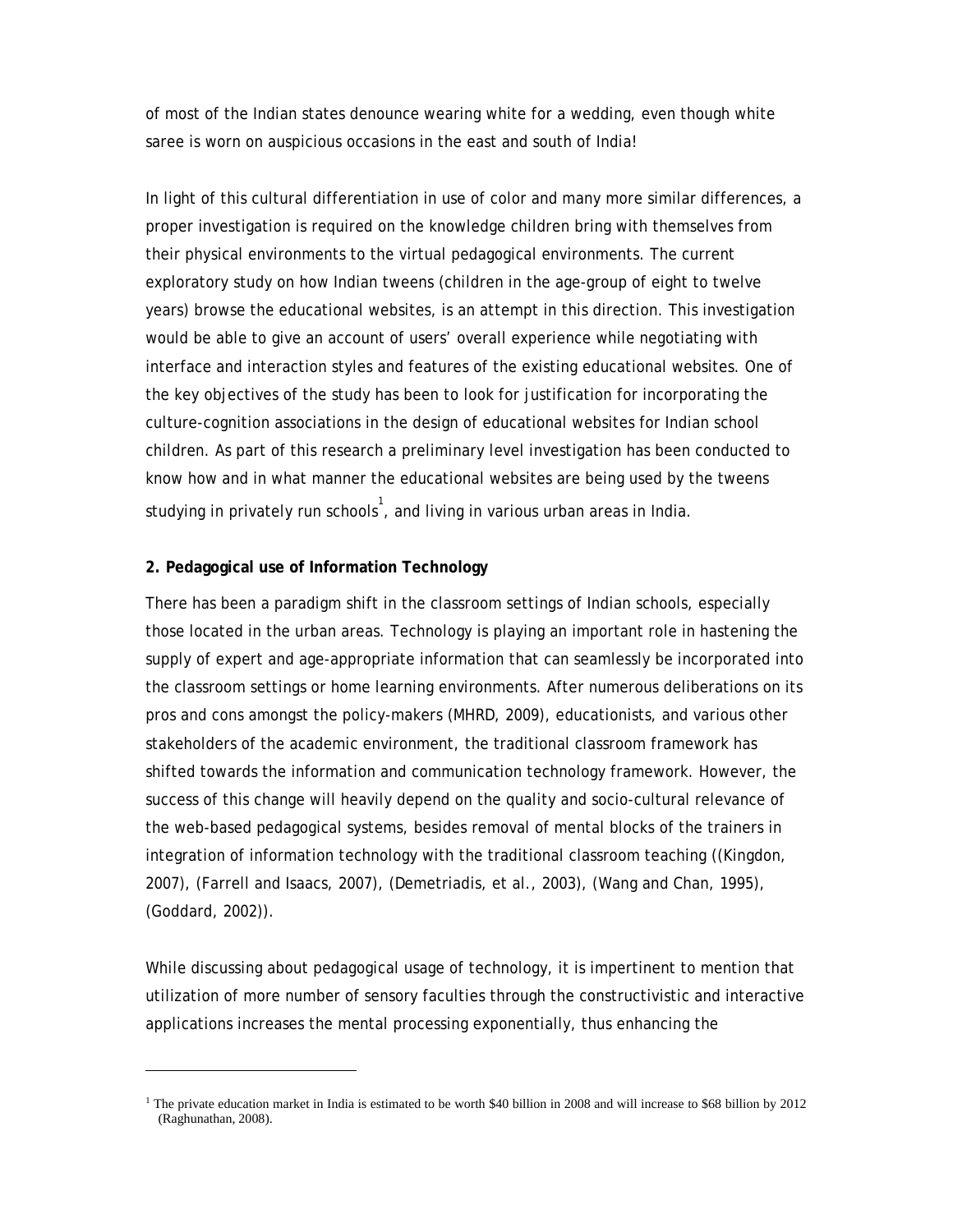assimilation of information and its effective conversion into knowledge. Various historical events, solutions to complex mathematical equations, experiments which aren't possible in a school-laboratory setting, can be taught with the help of multimedia applications ((Williams, et al., 2000), (Kheterpal, 2003)). By employing the audio-visual technological aids, the learners are afforded opportunities to use their multi-sensory approach to learning (Rao, 1993). In fact, trainees learn only 16 percent of what they read, 20 percent of what they see, but 70 percent of what they see, are told and respond to, and 90 percent of what they do (Smalley, 1994). Interactivity of e-Learning system addresses the necessity of the 'doing' act by the trainees, and also enables increased human support and communication between students and instructors through text chat technology, electronic bulletin boards, synchronous content delivery and online tutors. Creating these sorts of learning experiences, which challenge the learners' instincts, requires rigorous understanding of the learner, the unique learning styles, and the course curriculum (Kheterpal, 2005).

Learning through usage of technological aids is seen as more interesting and motivating by the trainees as they feel less threatened by the machine (Jereb and Smitek, 2006). However, most 'off-the-shelf' instructional packages are designed with a presumption that most facts and observations are common to most nations and hence can be treated as universal. These packages don't take into account the personality factors like personal biases of the child, prejudices, local cultural strengths, and interaction between one's own experience, observation and interaction with environmental factors, which are generally different for each individual. If the pedagogical solutions can keep pace with these differences in perception and mental make-up, and learning style of individuals, these would be in a better position to capture and retain the learners' attention.

Children learn best in environments that are conducive and aligned to their cognitive and mental models (Brouwer-Janse, et al., 1997), environments that are playful, experimental, allow for a great degree of exploration, and raise a child's curiosity, besides providing constant motivation in terms of some reward points or praise for the efforts of the child (Kheterpal, 2009). The perceptual acuity of the children in the agegroup of 8 to 12 year-olds reaches a level that children can understand the way two or more software tools can be used together to accomplish a task (Schneider, 1996). Their literalness and rule-driven nature allows them to learn arbitrary rules and behaviors, making them adaptable to different kinds of computer interfaces. The majority of children of this age-group use the Internet to visit websites, followed by those who send and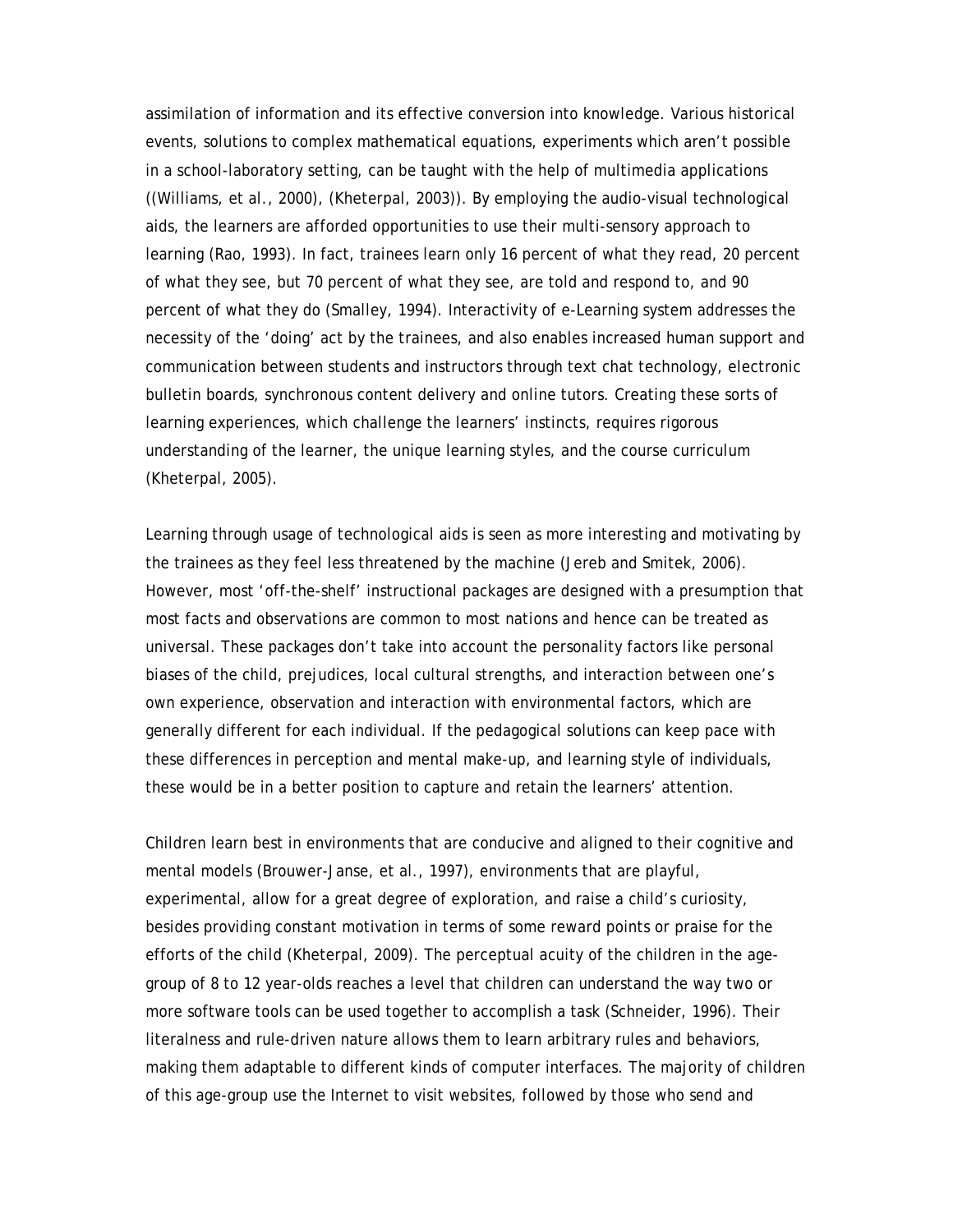receive emails (Pryor, 2000). Websites are accessed mostly for games and puzzles, followed by their utilization for doing homework and research (Turow, Bracken and Nir, 1999).

It is acknowledged that learning skills correlate to various stages of child development, linguistic skills, kinesthetic abilities and social skills (Leon, 2006). Learning becomes more effective and memorable when people participate in educational activities that are practical and useful in their real life, and are culturally relevant to them. As children interact with their environment, they learn problem solving skills, critical thinking skills, and language skills. Sequential flow of information is critical to learning. Hence it is important to show the relationship between what the children would be learning about and what they already know from their past experiences.

# **3. Culture, Instructional Modules, and the Indian Context**

With the objective to understand the influence of perception based on observation and experience on the adaptability of children to varied instructional content, contextual enquiry method was used to solicit feedback of elementary-school children (tweens) on navigability and learnability of the instructional modules available on various educational websites, either designed especially for the Indian children or having a universal context. The study was conducted in four different cities of India, namely, Ahmedabad, Bangalore, Chandigarh, and Durgapur. From the preliminary findings it has been found that keeping the age-group and medium of education constant, children responded differently to the educational content. Their comprehension of textual labels and visual symbols differed. Their ease in navigability of the websites too differed even though they had past experience of atleast one year (with minimum access of once a month) in accessing the Internet at home or school.

Technological orientation in most of the Indian schools is not sufficient in current situation. Computer as a curricula level component is new in Indian school system though this issue is taking momentum in recent times. Most of the schools in India either lack the optimum computer-student ratio, or do not have broadband internet connection which is a must-have as educational websites contain heavy graphics and image contents. The motivation and involvement to consult web resources depends largely on the attitude of the student towards knowledge, pedagogical practices, and educational technologies available in the society. Normally in Indian situation, this is further influenced by factors like parents, teachers, school policies, peer group, social status and rank the student belongs to. Students high on achievement motivation show positive attitude and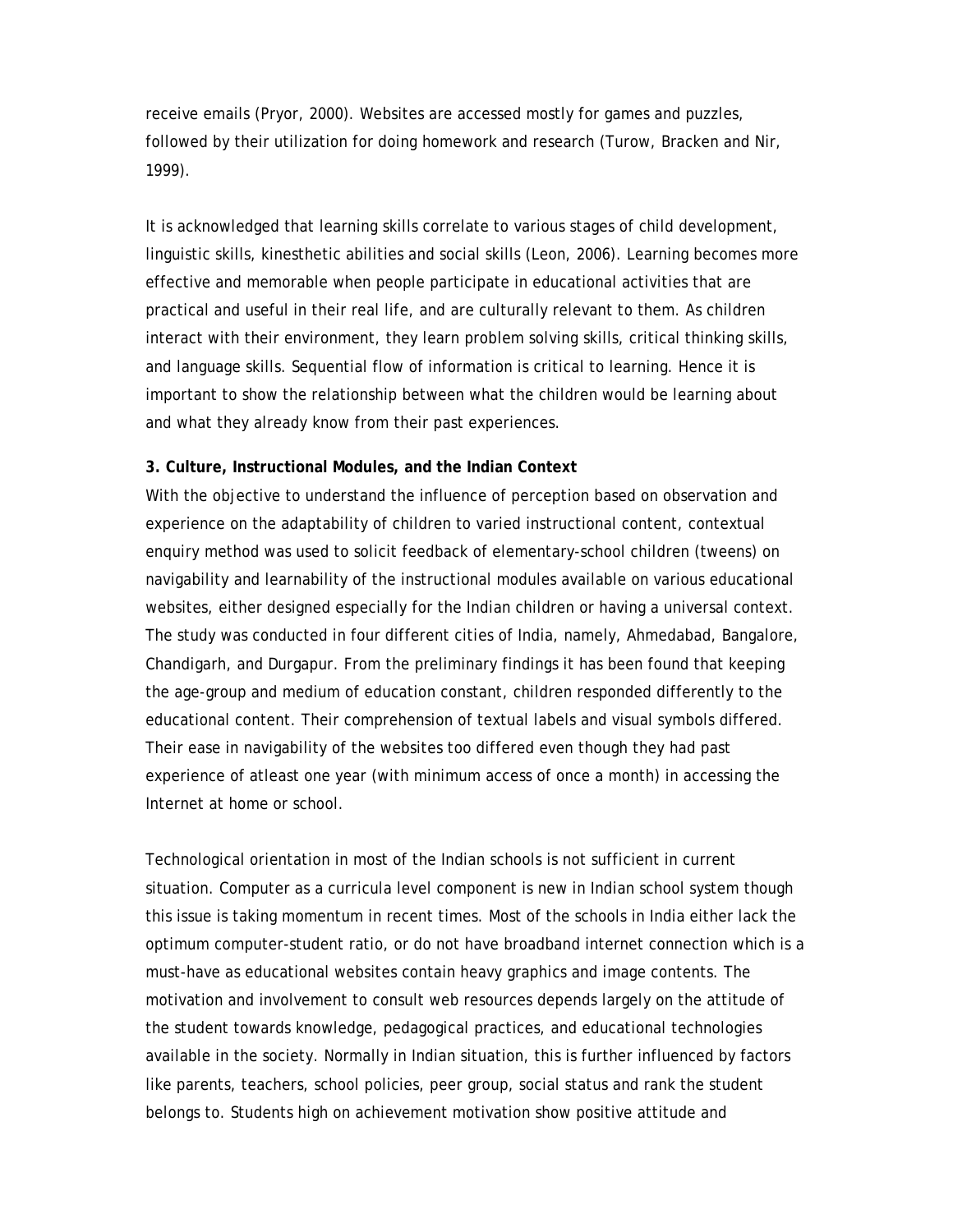willingness to learn from technology-based sources and adapt quickly to educational technologies. In modern schools, most of which are privately run and have advanced educational infrastructure, it is observed that students use web resources more frequently for various purposes. As a result, students who regularly use computers and web resources gradually gain skill and efficiency in navigating the website satisfactorily.

As feedback was taken from children living in different cities, the initial findings of this research suggest that children exposed to multiple socio-cultural environments have a relatively broader outlook and are easily able to recognize various cultural symbols and visuals and adapt with greater ease to such a content as compared to those with limited exposure to other cultures and traditions. Children, whose parents are in transferable jobs, tend to come face-to-face with a variety of social and cultural settings. As they come in contact with different languages, customs, traditions, festivals, and social environments, it is far easier for them to experience and identify some of the cultural and traditional customs and symbols of the states or countries they have stayed in. This widens their perceptions and leads to increase in their mental databank about various things and processes; they are better able to form opinions to related questions and situations.

Regarding children who have lived in the same socio-cultural environment throughout, it was found that their perceptions and knowledge are essentially based on the information supplied to them through general/course books, encyclopedias, television programs, CDs/DVDs, or through experiences of their family and friends. First-hand experience of and exposure to varied environments has more impact on the mind than the information acquired from other means.

Children, whose parent(s) were in transferable job(s), mainly belonged to small nuclear families, with at the most one sibling, though in most of the surveyed cases they were the only child of their parents. 80 percent children had a computer at home, to which they had free access and which they used for playing games, especially when they were alone at home. Being alone gave them more freedom to explore and experiment with various options of the games and software applications. This translated to better adaptability to learn the software applications being taught at school. They were more adept with textual labels or visual symbols like home, back, etc and could understand what the arrows in the interface could imply. This, however, hasn't been derived whether these children are better in understanding the web interfaces of educational websites, than those children with limited access to interactive computer games or websites; these are just the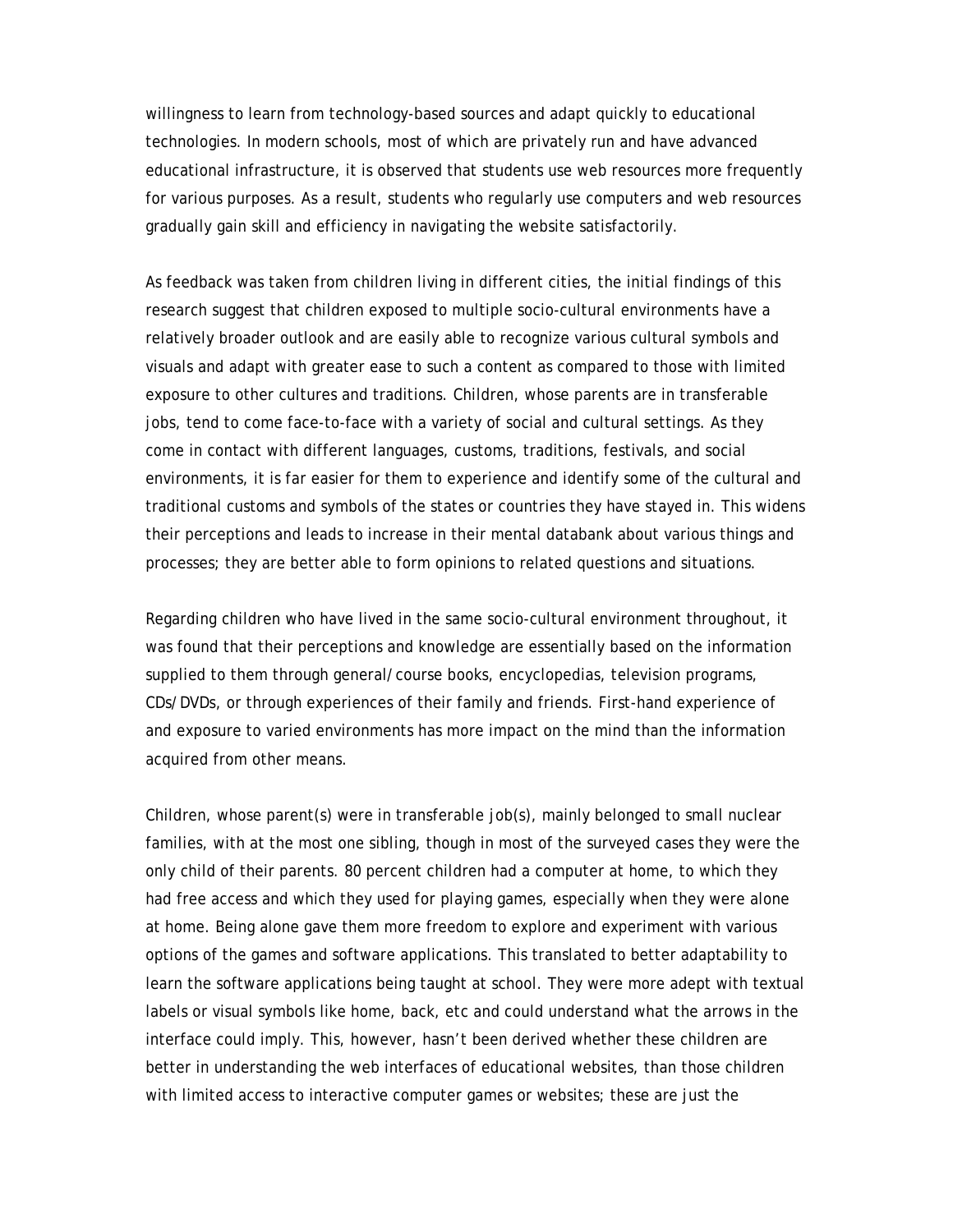preliminary findings. This knowledge becomes indispensable to the pedagogical developers who must take into account the limitations faced by children with limited access to technology and limited exposure to varied socio-cultural environments.

Children bring different sets of expectations, knowledge, skills, computer expertise, and Internet literacy to the website interface. The interface features, functions, interaction style, and information architecture of the educational website should be developed on the children's cognitive profiles so that they get better user-experience while using the sites. India has rich storytelling and visual narrative structures and traditions. Indian children participate in a lot of game-like activities which possess and provide rich social and collaborative experience; the communicative practice of children too has a unique cultural flavor. Children in India are exposed to rich array of visual symbols, signs, colors, etc. which are part of the culture. Cultural background strongly shapes and influences children's choices and preferences regarding the content and graphical elements of educational websites. All these facts about Indian culture provide a rich framework for interface and interaction designers of educational websites, tools and products.

Amongst the children surveyed so far, the following key similarities have been noticed: Educational websites are mostly accessed for project work/homework; Children are more explorative and show more patience while accessing the gaming websites than the educational websites; They make use of Back button of browser for reaching home page and very rarely did any child know the usage of logo/branding for reaching the home page; They are quite appreciative of the pedagogical agents as they feel connected to them while browsing the content; They preferred search primarily through the textual links and secondary preference was given to search box; They weren't clear about what 'Contact Us' label can do and also, how to send the email if the default Outlook Express opens; Children with less frequent access to the Internet could not easily make out between the advertisements and the website related images/content.

It has also been found that in case of educational portal/website user-centered design approach is missing completely in Indian context as children as the main users have not been considered or consulted adequately in terms of their needs, interests, knowledge, style, demographic and psychographic influences, computer and technological awareness and competency etc. Genuine participation of children in the design process of educational sites/portals should be practiced and encouraged in India.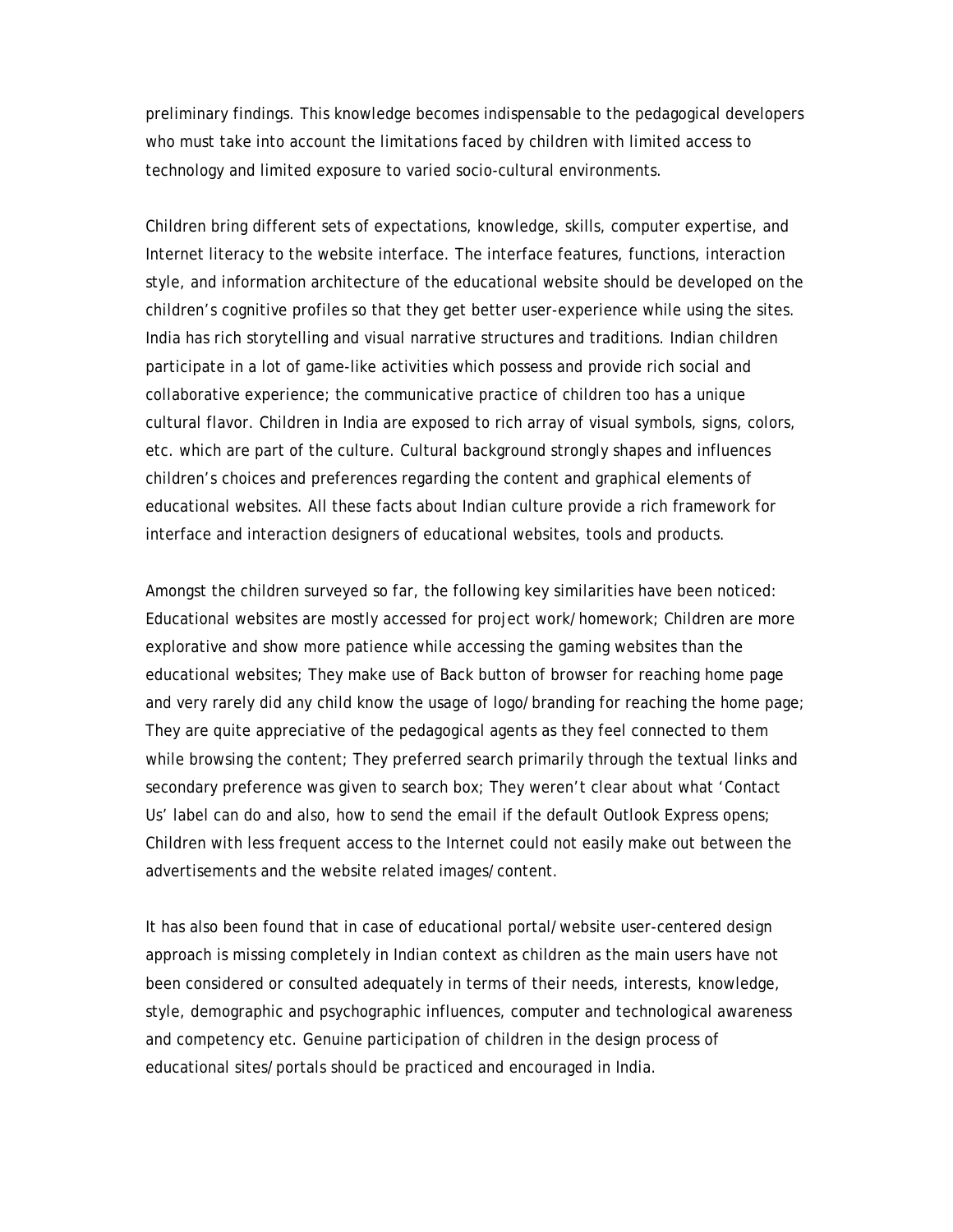# **4. Conclusion**

Culture influences and affects various aspects of education. It is highly desirable that a proper investigation into the cultural characteristics in education in India should be done to guide the design of user interface for educational websites/portals. It may be concluded here that exposure to multiple socio-cultural environments can have a positive impact on the intellectual development of the child. Children who have stayed in a variety of environments tend to have a broader outlook and adaptability to various learning applications and content. They are better able to opinionate and suggest diverse solutions to a given problem based on their own experience. These children are more conversant with usage of technology. They are more explorative and open to experimentation, which translates to their displaying better adaptability to e-Learning solutions and software applications being taught at school.

# **References**

MHRD (2009) National Policy on Information and Communication Technology (ICT) in School Education (Draft) [Online PDF]. Department of School Education and Literacy. Ministry of Human Resource Development. Government of India. Available at <http://education.nic.in/secedu/ict.pdf> [Accessed 12 September 2009]

Kingdon, G. (2007) Private and Public Schooling: The Indian Experience. School Choice International: The Latest Evidence. Eds. Chakrabarti, R. and Peterson, P. Harvard University Press.

Farrell, G. and Isaacs, S. (2007) Survey of ICT and Education in Africa: A Summary Report, Based on 53 Country Surveys [Online PDF]. ICT and Education Series. infoDev/World Bank, Washington, DC. Available at <http://www.infodev.org/en/Document.353.pdf> [Accessed 10 September 2009]

Demetriadis, S., Barbas, A., Molohides, A., Palaigeorgiou, G., Psillos, D., Vlahavas, I., Tsoukalas, I. and Pombortsis, A. 'Cultures in negotiation: Teachers' acceptance/resistance attitudes considering the infusion of technology into schools'. *Computers and Education* 41.1 (2003): 19-37

Wang, P. and Chan, P.S. 'Advantages, disadvantages, facilitators, and inhibitors of computer-aided instruction in Singapore's secondary schools'. *Computers and Education* 25.3 (1995): 151-62

Goddard, M. 'What do we do with these computers? Reflections on technology in the classroom'. *Journal of Research on Technology in Education* 35.1 (2002): 19

Raghunathan, A. (2008) Lesson Plans [Online HTML]. Available at <http://www.forbes.com/global/2008/0929/047.html> [Accessed 10 September 2009]

Williams, D., Coles, L., Wilson, K., Richardson, A. and Tuson, J. 'Teachers and ICT: Current use and future needs'. *British Journal of Educational Technology* 31.4 (2000): 307-20